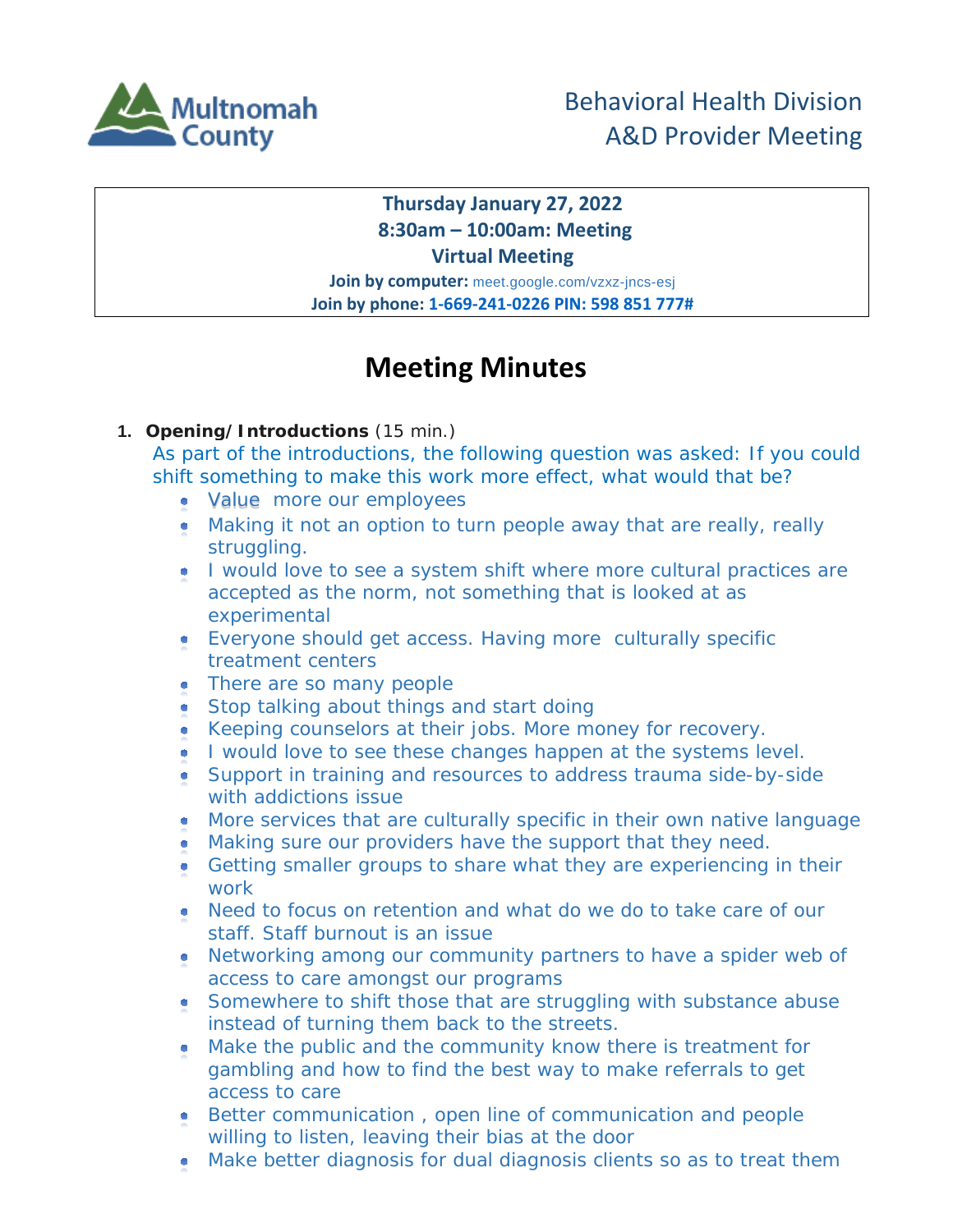adequately. Focus on how to provide treatment on the different issues the clients have.

- Listening to the individuals in this room. Deciding where money needs to be spent.
- Higher wages for employees so that they can take better care of those in need.

### **2. Welcoming: BHD Deputy Director - Jesse Benet** (5 min.)

- a. Jesse has 20 years of experience doing community mental health. He has a passion for equity and social justice. He has worked in Corrections, at the King County Behavioral Health and Recovery Division (BHRD), and most recently as the Deputy Director of the Public Defender Association in King County. He has worked on programs to improve outcomes and lives for persons involved in mental health, criminal justice, and houselessness, including the [Familiar Faces Initiative,](https://kingcounty.gov/elected/executive/health-human-services-transformation/familiar-faces.aspx) Law Enforcement Assisted Diversion (LEAD), and adapted that during the pandemic to create [CoLEAD.](https://coleadteam.org/) Jesse has done direct clinical, program and contract management, and budget work, and was an early adopter and leader in the BHRD's Equity & Social Justice Leadership Team.
- b. Contact email: [jesse.benet@multco.us](mailto:jesse.benet@multco.us)
- c. Jill Jessee (jill.jessee@multco.us) manages his calendar, so please reach out to her if you're open to a meet and greet or hosting him!

#### **3. Announcements** (10 min.)

- a. Reminder AD Staffing change Tiffany Kingery has moved to a new position and until further notice, contact person for contracts that were under her portfolio is Lindsay Stover.
- b. Openings
	- Bridges to Change Intake Coordinator has turned in resignation and they will be out on this position for a little bit. Currently training one. Might be a little difficult with referrals at this moment. They have a phone line with a voice mail and form on the web.
	- Alano Club Peer Connect program has a waitlist for people interested in peer services. Dana Brody will reach out to people and maintain those contacts, to get them mentors as soon as possible.
	- CCC Letty Owings hold on admissions due to Omicron quarantines. Client admission only will start next week and referrals can be forwarded.
	- WomenFirst Transition and Referral Center is holding an Open House on 2/4/22 from 12-6 PM at 21440 SE Stark Street, Gresham, OR 97030. The vacancy is open until 1/31/22 for Family Resource Navigator. Vaccine clinics will be held on 2/26/22 and on 3/26/22 from 10:00 AM - 2:00 PM.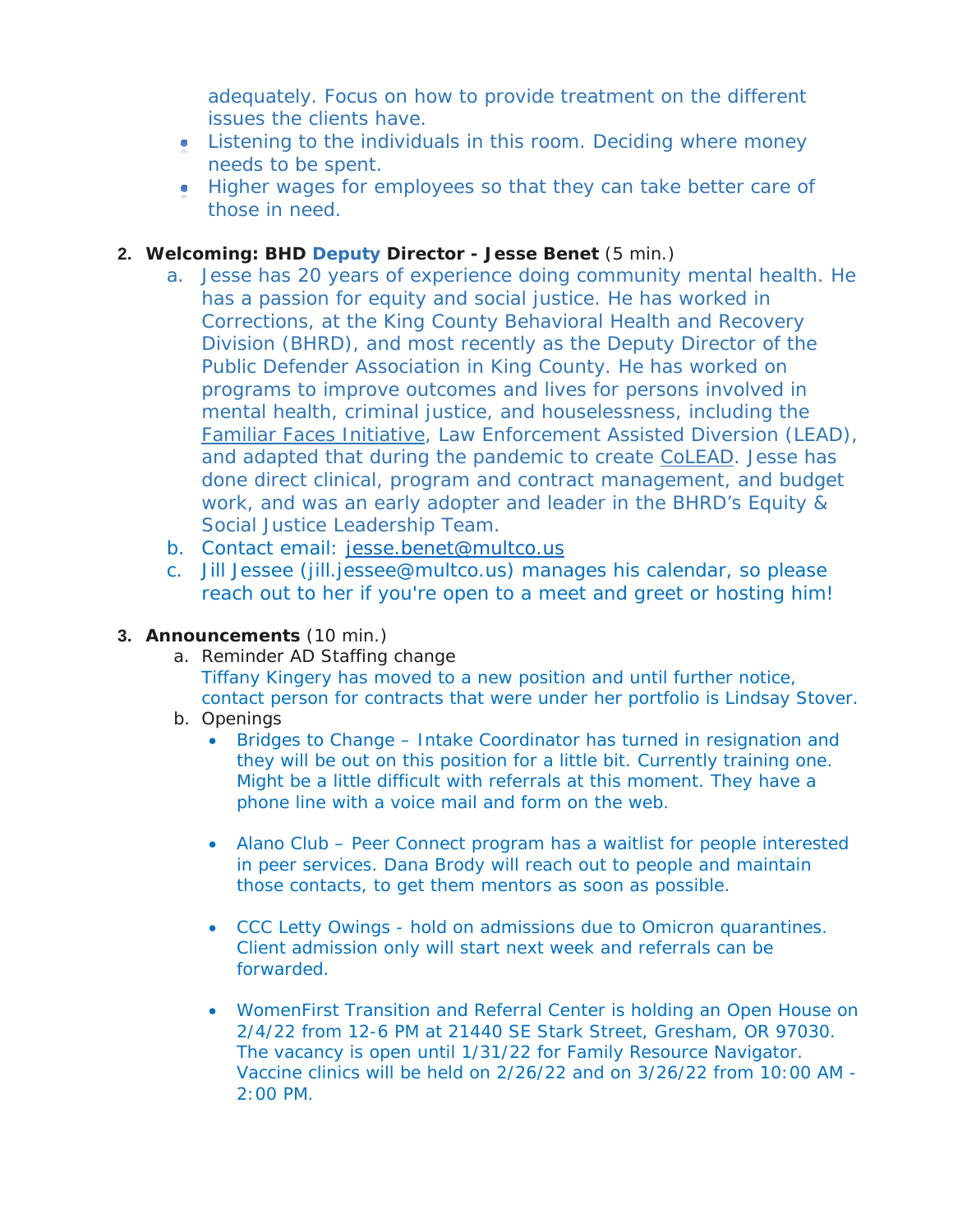#### **4. Updates:** (10 min.)

a. Change to Billing Procedures for MultOther: Outpatient Authorization length & Eligibility Verification:

These changes apply only to contractors that have fee-for-service payment terms and encounter into PHtech/CIM, mostly for treatment providers. We will be changing the Auth length and client eligibility verification for indigent funds check from 60 days to 90 days. Do not have an effective date yet and we previously were trying to commit to doing billing changes only on a quarterly basis and discussing them at our Quarterly Billing Meetings. We discussed this at the December Quarterly billing meeting and we heard your feedback. This is an important one to try to do before the next quarterly meeting in March. For the eligibility verification we will make this change to 90 days but also review throughout the year and revisit this at an upcoming quarterly meeting, might look to extend a little further. We were hoping to set an effective date for both as of February 1<sup>st</sup>, but PHTech has to do some stuff prior to implementing this change to ensure we do not create unintentional burden on providers. An email will be sent with the effective date - either will be March 1<sup>st</sup> or might be sooner if possible. Right now, no need to send us the income eligibility form, can use your own forms but it is important to maintain those in clients' records. For the time being, until you receive an effective date from us, please continue to operate under the current 60 day timeframes.

b. Procurement Opening: Withdrawal Management (Detox) Treatment Services RFPQ for these treatment services will open tomorrow 1/28/22 at 8 am and will be open for 6 weeks. Notice will be sent through Multco Marketplace (MMP). Virtual pre-proposal conference will be held on 2/16/22 at 2 pm. The RFPQ announcement will include the link for the conference. Please reach out if you have any questions about this procurement.

The Multco Marketplace (MMP) Supplier Network is where you can view current bids and proposal opportunities, bid results and award information.

[https://bids.sciquest.com/apps/Router/PublicEvent?CustomerOrg=Mu](https://bids.sciquest.com/apps/Router/PublicEvent?CustomerOrg=Multnomah) [ltnomah](https://bids.sciquest.com/apps/Router/PublicEvent?CustomerOrg=Multnomah)

Link for MMP Supplier Access Request Form [https://www.multco.us/purchasing/webform/mmp-supplier-access](https://www.multco.us/purchasing/webform/mmp-supplier-access-request-form)[request-form](https://www.multco.us/purchasing/webform/mmp-supplier-access-request-form)

- **5. Harm Reduction Spotlight:** Multnomah County Harm Reduction Team Jaxon Mitchell (15 min.)
	- a. Harm reduction offers syringe services and overdose prevention. Harm reduction means meeting people where they are. They work